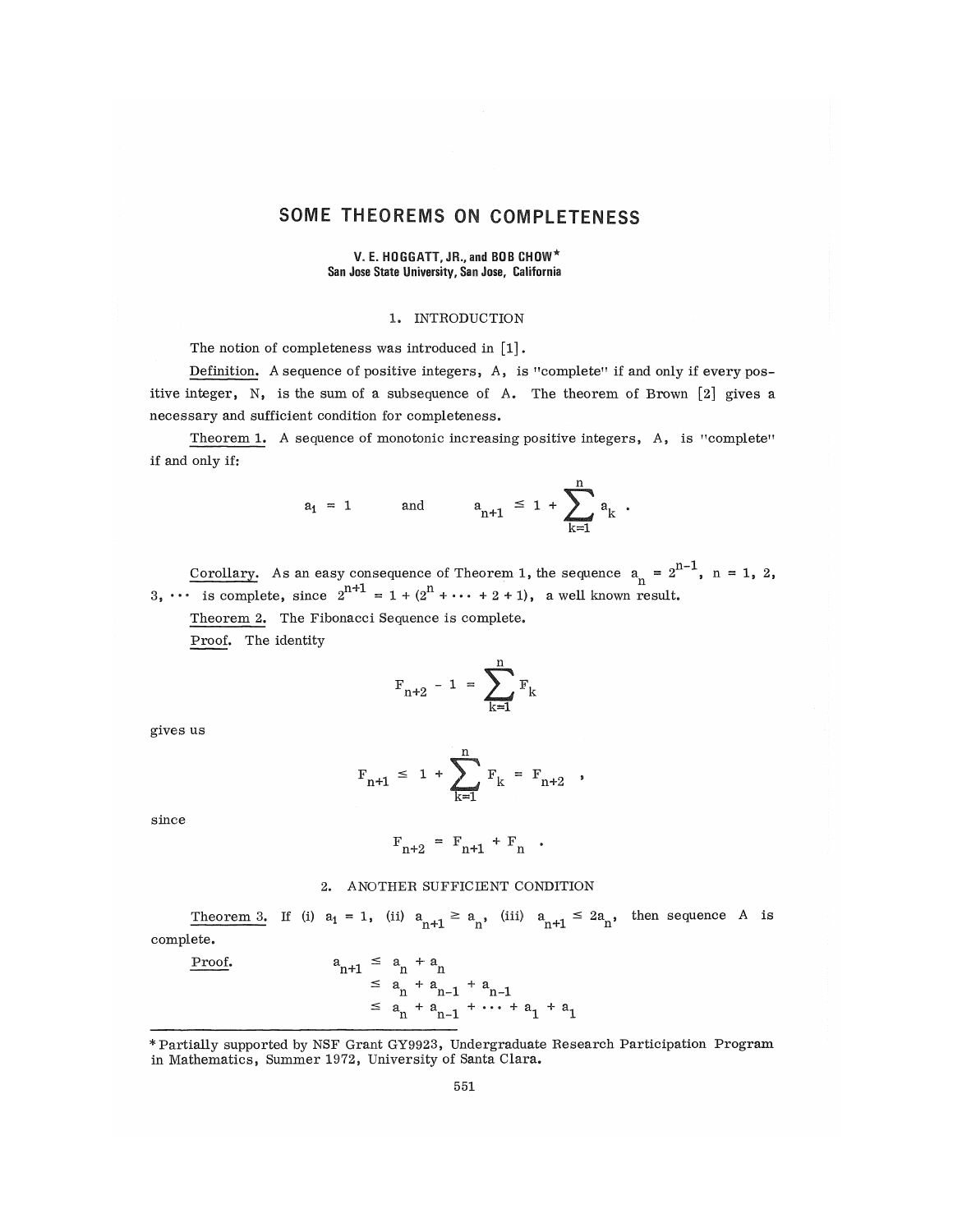by repeated use of conditions (ii) and (iii), thus

$$
a_{n+1} \leq 1 + \sum_{k=1}^{n} a_k
$$

since (i) gives  $a_1 = 1$ .

Corollary. The Fibonacci sequence is complete.  $F_1 = 1$ ,  $F_{n+1} \leq 2F_n$  and  $F_{n+1} \geq F_n$ . Theorem 4. The sequence  $\{1, p_n\}$  is complete, where  $p_n$  is the n<sup>th</sup> prime. **Proof.** By Bertrand's postulate there is a prime in  $[n, 2n]$  for  $n \ge 1$ .

Now  $p_n < p_{n+1} \leq 2p_n$ . Thus by Theorem 3, Theorem 4 is proved.

Theorem 5. The sequence  $\{1, p_n\}$  is complete even when an arbitrary prime  $\geq 7$  is removed.

Proof. By Sierpinski's Theorem VII in  $[3]$ , we have for  $n > 5$  there exists at least two primes between  $n$  and  $2n$ .

Thus

$$
p_n \le p_{n+1} \le p_{n+2} \le 2p_n
$$

Clearly, if some  $p_{n+1}$  is deleted, then Theorem 3 is still valid. Thus Theorem 5.

Theorem 6. The sequence  $\{1, p_n\}$  remains complete even if for  $n > 5$  we remove an infinite subsequence of primes no two of which are consecutive.

## 3. COMPLETENESS OF FIBONACCI POWERS

Theorem 7. The sequence of  $2^{m-1}$  copies of  $F_k^m$  is complete. Proof.

$$
\frac{F_{n+1}}{F_n} \le 2 \quad \text{for} \quad n \ge 3
$$

and

$$
\left(\frac{F_{n+1}}{F_n}\right)^4 \leq 2^3 \quad \text{for} \quad n \geq 3.
$$

Thus

$$
\left(\frac{F_{n+1}}{F_n}\right)^m \leq 2^{m-1} \quad \text{for} \quad m \geq 4, \quad n \geq 3.
$$

Now:

$$
F_{n+1}^{m} \leq 2^{m-1} F_{n}^{m} \leq 1 + 2^{m-1} \sum_{k=1}^{n} F_{k}^{m}
$$

For  $m = 1$ , the theorem is true by Theorem 2. For  $m = 2$ , we have

 $F_1^2 + F_2^2 + \cdots + F_n^2 = F_n F_{n+1}$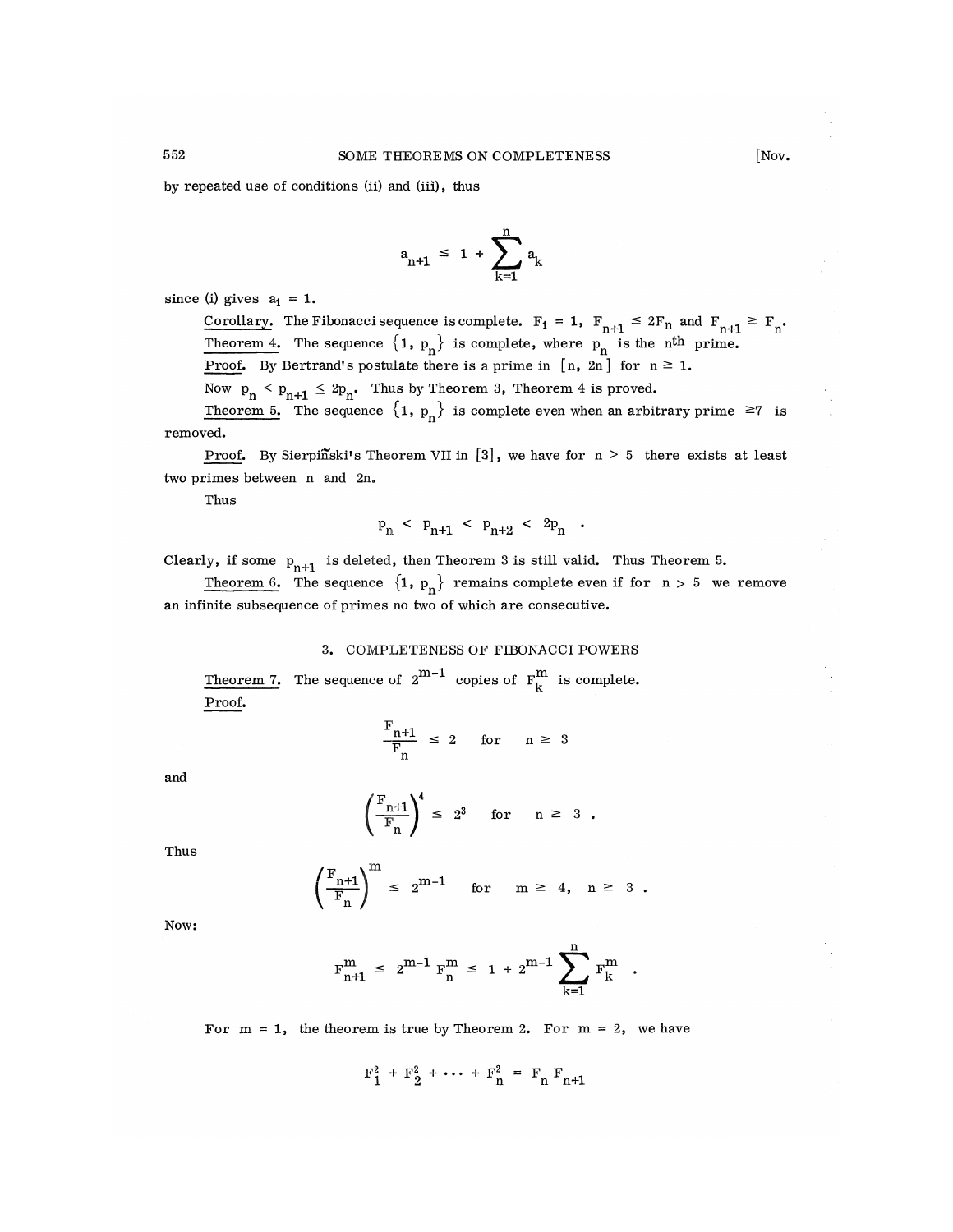shows that one copy is not enough.

Let 
$$
a_{2n} = a_{2n+1} = F_n^2
$$
, then clearly  

$$
a_{2n+1} \leq 1 + \sum_{k=1}^{2n} a_k
$$

since

$$
\mathbf{a}_{2n+1} = \mathbf{a}_{2n}
$$

$$
\sum_{k=1}^{2n} a_k = 2(F_1^2 + F_2^2 + \cdots + F_n^2) = 2F_n F_{n+1}
$$

Thus

$$
a_{2n+2} = F_{n+1}^{2}
$$
  
 
$$
\leq 1 + 2F_n F_{n+1}
$$

since

$$
F_{n+1} \leq 2F_n.
$$

Therefore by Theorem 1 it is complete. For  $m = 3$ , four copies of  $F_n^3$  is complete from  $[5]$ . Theorem 7 is proved. See Brown  $[4]$ .

In [5] is the following Theorem which we cite without proof:

Theorem 8. If any  $a_n$ ,  $n \le 6$ , is deleted from the two copies of the Fibonacci Squares, the sequence remains complete, while if  $n \ge 7$ , the sequence becomes incomplete.

In [5] the following theorem is given:

Theorem 9. If four copies of  $F_n^3$  forms a sequence, then the sequence remains complete if  $F_k^3$  is removed for k odd and becomes incomplete if  $F_k^3$  is removed for k even.

The following conjecture was given by O'Connell in  $[5]$ :

Theorem 10. If  $m \geq 4$ , the 2<sup>11-1</sup> copies of  $F_{\rm n}^{\rm m}$  remains complete even if a  $F_{\rm p}^{\rm n}$ is removed.

<u>Proof</u>. Since  $F_{n+1}^m \leq 2^{m-1} F_n^m$  for  $n \geq 3$ ;  $m \geq 4$ , then

$$
F_{n+k+1}^{m} \leq 2^{m-1} F_{n+k}^{m} \leq 1 + 2^{m-1} \sum_{s=1}^{n+k} F_{s}^{m} - F_{n}^{m}
$$

From Theorem 8, the sequence is complete up to terms using  $2^{n-1} F_{n}^{n}$  clearly if we delete one  $F_{1r}^{m}$  the first possible difficulty appears at  $k = 1$  above. Clearly this causes no trouble for  $k \geq 0$ . The result follows and the proof of Theorem 10 is finished.

Theorem 11. If m = 4k, then the sequence of  $2^{n-1}$  copies of  $F_n^{\alpha}$  remains complete even if  $2^{n-1}$  of the  $F_{n}^{m}$  are deleted.

Proof.

$$
\left(\frac{\mathrm{F}_{n+1}}{\mathrm{F}_{n}}\right) \leq 2 \quad \text{for} \quad n \geq 3
$$